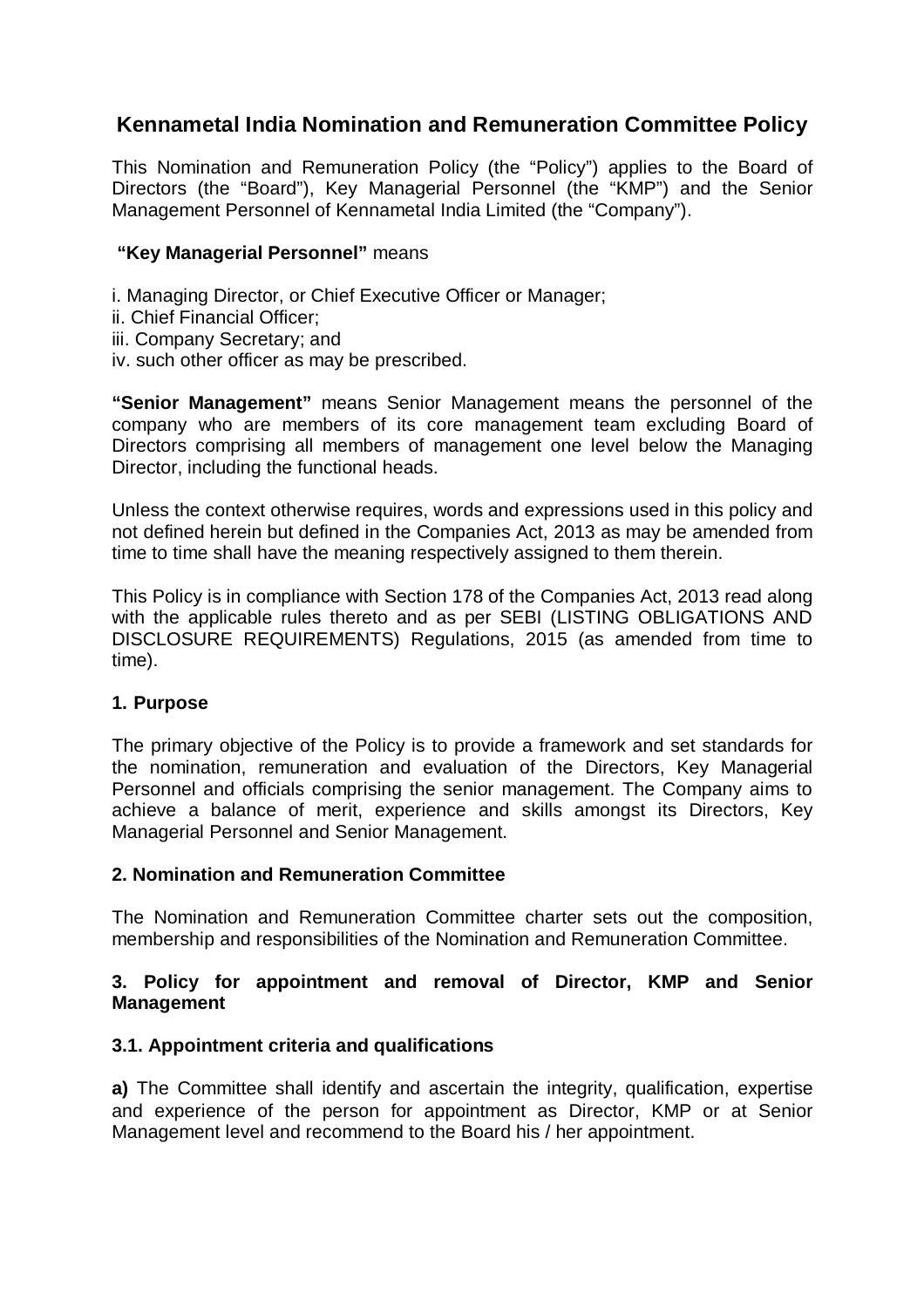**b)** A person should possess adequate qualification, expertise and experience for the position he / she is considered for appointment. The Committee has discretion to decide whether qualification, expertise and experience possessed by a person is sufficient / satisfactory for the concerned position.

**c)** The Company shall not appoint or continue the employment of any person as Whole-time Director who has attained the age of seventy years. Provided that the term of the person holding this position may be extended beyond the age of seventy years with the approval of shareholders by passing a special resolution based on the explanatory statement annexed to the notice for such motion indicating the justification for extension of appointment beyond seventy years.

# **3.2 Term / Tenure**

**i)** Managing Director/Whole-time Director:

The Company shall appoint or re-appoint any person as its Managing Director or Executive Director for a term not exceeding five years at a time. No reappointment shall be made earlier than one year before the expiry of term.

- **ii)** Independent Director:
- An Independent Director shall hold office for a term up to five consecutive years on the Board of the Company and will be eligible for re-appointment on passing of a special resolution by the Company and disclosure of such appointment in the Board's report.
- No Independent Director shall hold office for more than two consecutive terms of upto maximum of 5 years each in compliance of the Companies Act, 1956, but such Independent Director shall be eligible for appointment after expiry of three years of ceasing to become an Independent Director. Provided that an Independent Director shall not, during the said period of three years, be appointed in or be associated with the Company in any other capacity, either directly or indirectly.
- At the time of appointment of Independent Director it should be ensured that number of Boards on which such Independent Director serves is restricted to seven listed companies as an Independent Director and three listed companies as an Independent Director in case such person is serving as a Whole-time Director of a listed company or such other number as may be prescribed under the Companies Act, 2013 and the SEBI (LISTING OBLIGATIONS AND DISCLOSURE REQUIREMENTS) Regulations, 2015 (as amended from time to time).

### **3.3. Evaluation**

The Committee shall carry out evaluation of performance of every Director, KMP and Senior Management Personnel at regular interval (yearly) as per the performance management system of the Company.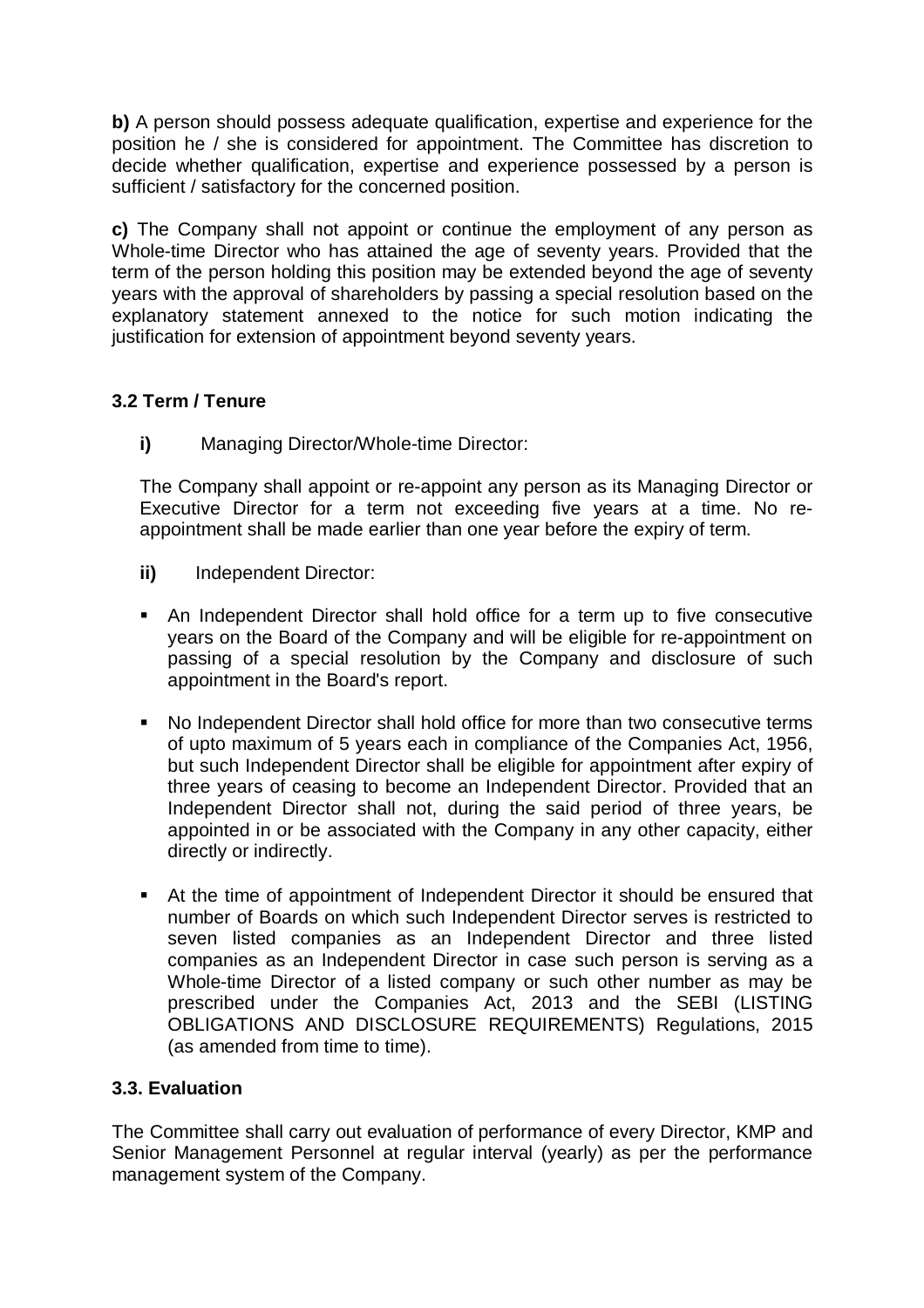### **3.4 Removal**

Subject to the provisions of the Companies Act, 2013 and rules made thereunder or any other applicable Act, rules and regulations thereunder, the Committee may recommend, to the Board with reasons recorded in writing, removal of a Director, KMP or Senior Management Personnel.

### **3.5. Retirement**

- a) The Managing Director/Whole-time Director, KMP and Senior Management Personnel shall retire as per the applicable provisions of the Act and the prevailing policy of the Company. The Board will have the discretion to retain the Director, KMP, Senior Management Personnel in the same position/ remuneration or otherwise even after attaining the retirement age, for the benefit of the Company. The Company provided retirement benefits as applicable.
- b) The retirement age for Non-executive Directors is 75 years. The extension of the retirement age be considered by the Board on case to case basis beyond 75 years upon the recommendation of the Nomination and Remuneration Committee with appropriate reasoning subject to the provisions of the Companies Act, 2013 and the SEBI (LISTING OBLIGATIONS AND DISCLOSURE REQUIREMENTS) Regulations, 2015 (as amended from time to time).

### **4. Policy relating to the Remuneration for the Whole-time Director, KMP, and Senior Management Personnel**

### **4.1. General:**

- **a)** The remuneration / compensation /performance pay/ Variable pay etc. of the Managing/Whole-time Director, KMP and Senior Management Personnel will be recommended by the Committee to the Board for approval. The remuneration / compensation / commission etc. of directors shall be subject to the prior/post approval of the shareholders of the Company and Central Government, wherever required and with the limit permitted under the Companies Act, 2013 and rules made thereunder.
- **b)** The extent of overall remuneration should be sufficient to attract and retain talented and qualified individuals suitable for every role. Remuneration should be :
	- Market competitive
	- Driven by role played by the individual
	- Reflective of size of the Company, complexity of the industry in which it operates
	- Consistent with recognized best practices
	- Aligned to the regulatory requirements, if any.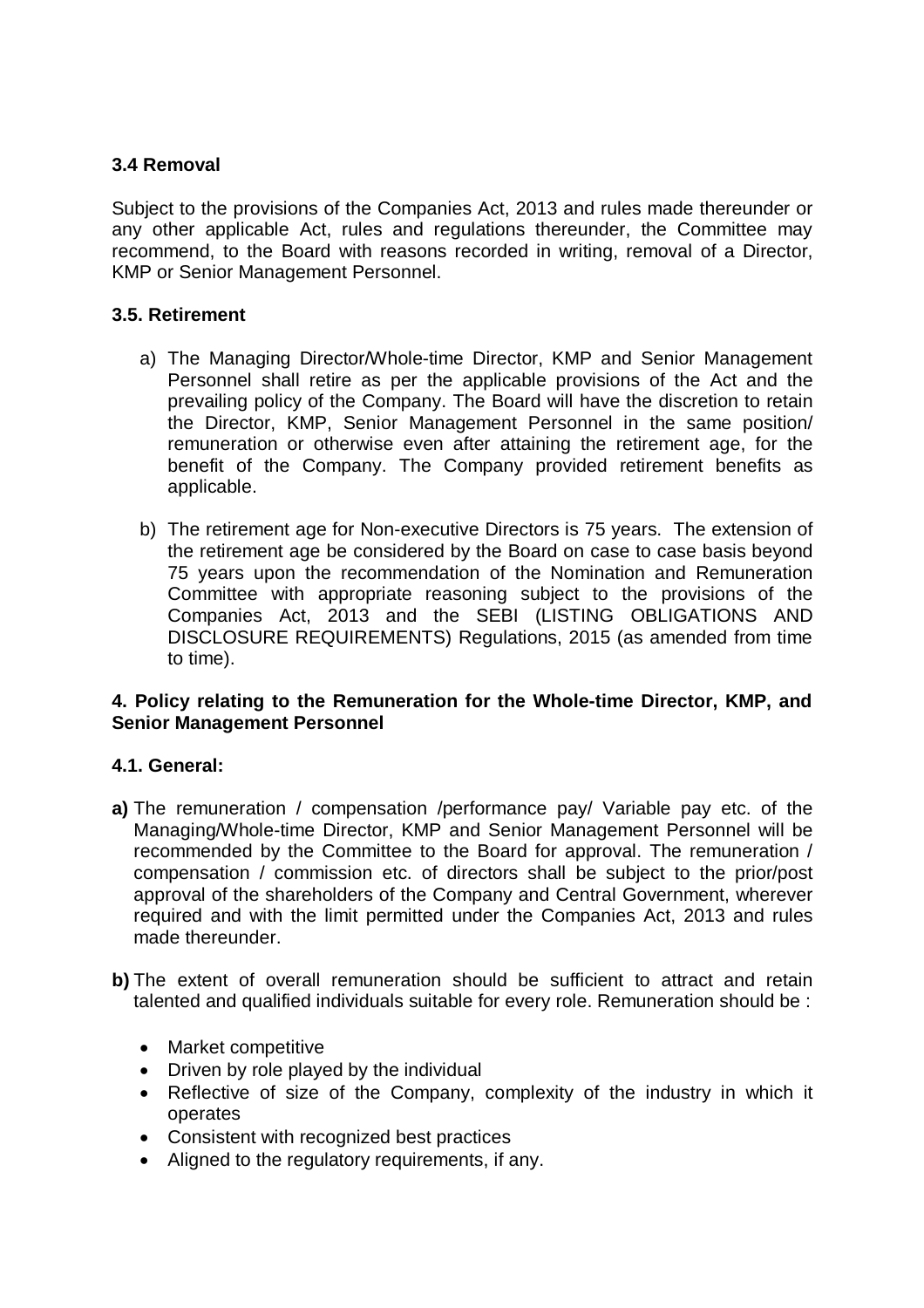- **c)** The Committee may recommend increments to the existing remuneration/ compensation structure to the Board which should be within the limit approved by the Shareholders in the case of Managing Director.
- **d)** Where any Director and officers liability ( D&O) insurance is taken by the Company on behalf of its Directors, Chief Executive Officer, Chief Financial Officer, the Company Secretary and any other employees for indemnifying them against any liability, the premium paid on such insurance shall not be treated as part of the remuneration payable to any such personnel. Provided that if such person is proved to be guilty, the premium paid on such insurance shall be treated as part of the remuneration.

### **4.2 Remuneration to Whole-time / Executive / Managing Director, KMP and Senior Management Personnel:**

### **a) Annual Guaranteed Cash/Fixed Remuneration and Performance Pay:**

The Managing Director/Whole-time Director/ KMP and Senior Management Personnel shall be eligible for a monthly remuneration as may be approved by the Board on the recommendation of the Committee. The breakup of the Annual Guaranteed Cash comprising of Basic Salary, Housing Allowance, Special allowance, LTA, Medical allowance and quantum of perquisites including, employer's contribution to P.F, pension scheme, medical expenses, club fees and performance/Variable pay etc. shall be decided and approved by the Board/ the Person authorized by the Board on the recommendation of the Committee and approved by the shareholders and Central Government, wherever required.

**b)** Minimum Remuneration:

If, in any financial year, the Company has no profits or its profits are inadequate, the Company shall pay remuneration to its Managing/Whole-time Director in accordance with the provisions of Schedule V of the Act and if it is not able to comply with such provisions, with the previous approval of the Central Government.

Statutory requirements:

• Section 197(1) of the Companies Act, 2013 provides for the total managerial remuneration payable by the Company to its directors, including managing director and whole time director, and its manager in respect of any financial year shall not exceed eleven percent of the net profits of the Company computed in the manner laid down in Section 198 in the manner as prescribed under the Act.

• The Company may with the approval of the shareholders authorise the payment of remuneration upto five percent of the net profits of the Company to its anyone Managing Director/Whole Time Director/Manager and ten percent in case of more than one such official.

**c)** Provisions for excess remuneration: